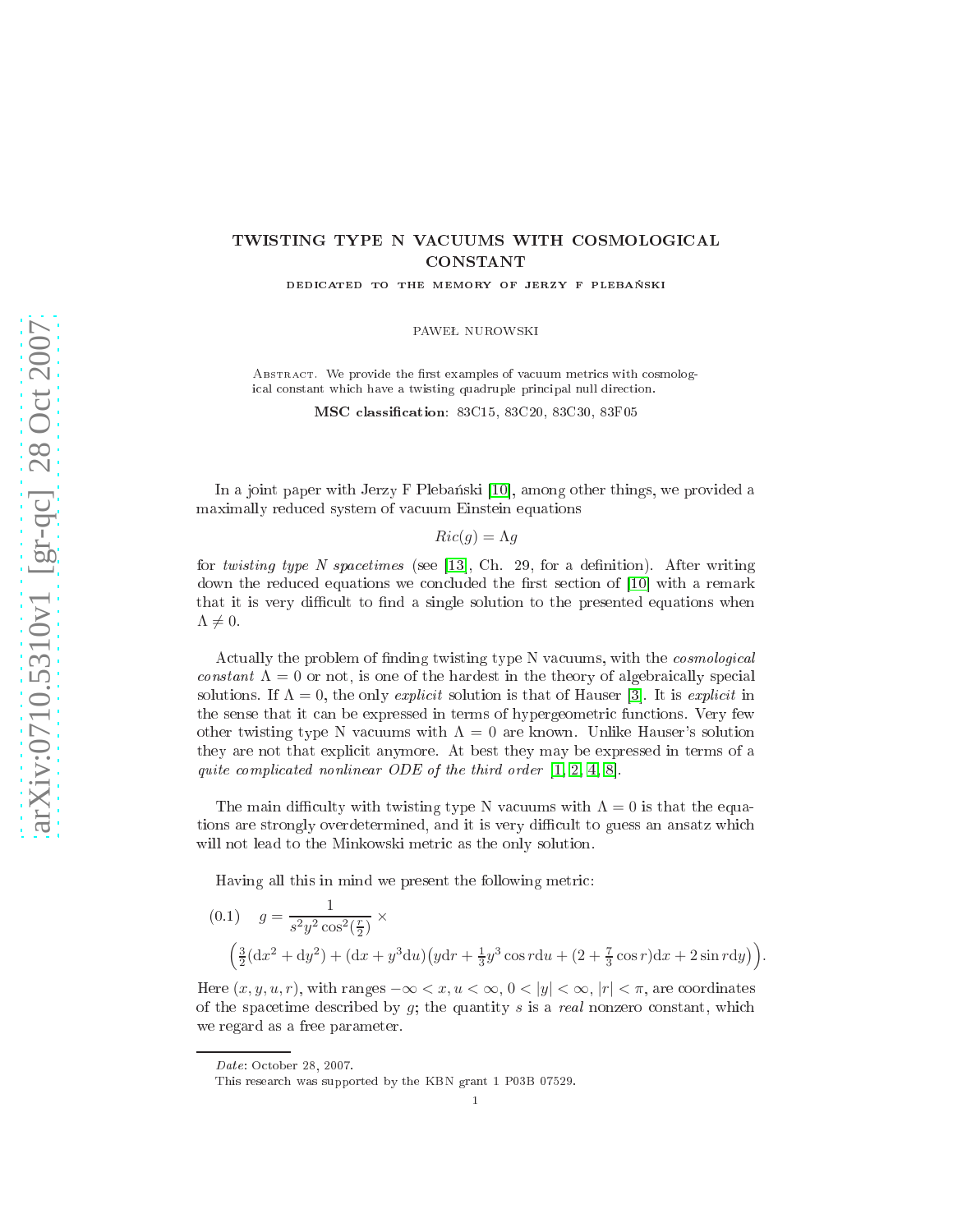### ${\small 2}\hskip2cm {\small 2}\hskip-2.5cm {\small 2}\hskip-2.5cm {\small 2}\hskip-2.5cm {\small 2}\hskip-2.5cm {\small 2}\hskip-2.5cm {\small 2}\hskip-2.5cm {\small 2}\hskip-2.5cm {\small 2}\hskip-2.5cm {\small 2}\hskip-2.5cm {\small 2}\hskip-2.5cm {\small 2}\hskip-2.5cm {\small 2}\hskip-2.5cm {\small 2}\hskip-2.5cm {\small 2}\hskip-2.5cm {\small 2}\hskip-2.5cm {\small 2}\hskip-2.5cm {\small 2}\hskip-2.5cm {\small 2}\hskip$

<span id="page-1-1"></span>A short calculation<sup>[1](#page-1-0)</sup> leads to the following remarkable

**Proposition 0.1.** The metric  $(0.1)$  satisfies the vacuum Einstein's equations

$$
Ric(g) = -s^2g
$$

with a negative cosmological constant  $\Lambda = -s^2$ . The metri is of Petrov type N. In an apropriate nul l oframe its only nonvanishing Weyl spinor oe
ient is

$$
\Psi_4 = \frac{14}{3} \frac{s^2}{y^2} e^{-\frac{ir}{2}} \cos^3 \frac{r}{2},
$$
 with  $\Psi_0 = \Psi_1 = \Psi_2 = \Psi_3 = 0.$ 

The vector field  $k = \partial_r$  is tangent to a twisting congruence of null and shearfree geodesi
s, whi
h is alligned with the quadruple prin
ipal null dire
tion of the Weyl tensor for g.

Thus the metric  $(0.1)$  provides an example of a *twisting type N Einstein metric* onstant in all all an example that we were missing when we were missing when we were missing the joint paper [10] with Plebański.

## The following remarks are in order:

remark of shearfree and number of shearfree and number to the shearfree and number of the shearf vector field  $k = \partial_r$  of Proposition [0.1](#page-1-1) corresponds to a quite nontrivial 3-dimensional  $CR$  structure [5]. This is not  $CR$  equivalent, even locally, to the Heisenberg group CR structure  $[5]$ , which is the underlying CR structure of the Hauser solution  $[12]$ . This implies that the solution  $(0.1)$  does not lead to a Hauser metric by means of any kind of limitting procedure, such as for example  $\Lambda \to 0$ . It is quite ironic that it is the same CR structure that was used in  $[10]$ , Section 5, to construct an example of a metric which satisfies the Bach equations and which is not conformal to an Einstein metri
.

remark organizations [\(0.1\)](#page-0-0) is not assumed the simple simple in the simple of the simplest  $\sim$ examples in our re
ent formulation of the twisting va
uum Einstein equations with cosmological constant  $[5]$ . In  $[5]$  we generalized our earlier results  $[7, 9]$  $[7, 9]$  on 4dimensional Lorentzian spacetimes  $(M, g)$  satisfying the Einstein equations  $R_{\mu\nu} =$  $\Phi k_{\mu}k_{\nu}$ , with  $k_{\mu}$  being a vector field tangent to a *twisting* congruence of *null* and shearfree geodesics, to the case of a nonvanishing cosmological constant  $\Lambda$ . We proved that the metric g of a spacetime  $(\mathcal{M}, g)$  satisfying

<span id="page-1-2"></span>
$$
(0.2) \t\t R_{\mu\nu} = \Lambda g_{\mu\nu} + \Phi k_{\mu} k_{\nu},
$$

with  $k$  as above, *factorizes* as

<span id="page-1-3"></span>(0.3) 
$$
g = \Omega^{-2} \hat{g}, \qquad \Omega = \cos(\frac{r}{2}),
$$

where  $\hat{g}$  is *periodic* in terms of the null cooordinate r along  $k = \partial_r$ . We further showed that if g satisfies [\(0.2\)](#page-1-2), then M is a circle bundle  $\mathbb{S}^1 \to \mathcal{M} \to M$  over a 3-dimensional strictly pseudoconvex CR manifold  $(M, [(\lambda, \mu)])$ , and that

(0.4) 
$$
\hat{g} = p^2[\mu \bar{\mu} + \lambda(\mathrm{d}r + W\mu + \bar{W}\bar{\mu} + H\lambda)],
$$

with

(0.5) 
$$
W = iae^{-ir} + b, \quad H = \frac{n}{p^4}e^{2ir} + \frac{\bar{n}}{p^4}e^{-2ir} + qe^{ir} + \bar{q}e^{-ir} + h.
$$

<span id="page-1-0"></span><sup>&</sup>lt;sup>1</sup>Nowadays this can be done by a symbolic computer calculation package!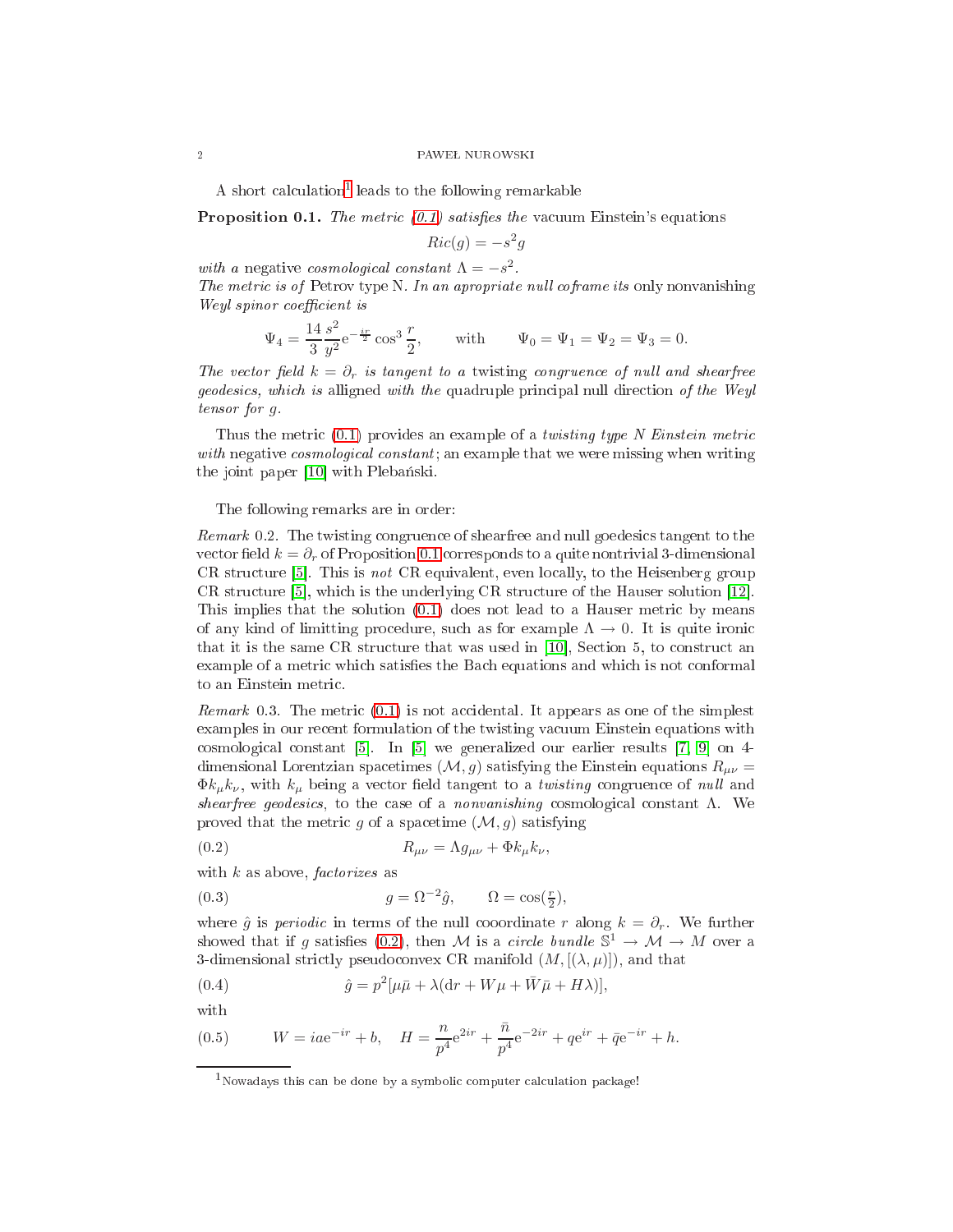Here  $\lambda$  (real) and  $\mu$  (complex) are 1-forms on M such that  $k \perp \lambda = k \perp \mu = 0$ ,  $k\Box d\lambda = k\Box d\mu = 0, \ \lambda \wedge \mu \wedge \bar{\mu} \neq 0$  and, the functions  $a, b, n, q$  (complex) and  $p, h$  $(red)$ , all of which are independent of r, satisfy

<span id="page-2-3"></span>
$$
a = c + 2\partial \log p
$$
  
\n
$$
b = ic + 2i\partial \log p
$$
  
\n
$$
(0.6) \quad q = \frac{3n + \bar{n}}{p^4} + \frac{2}{3}\Lambda p^2 + \frac{2\partial p\bar{\partial}p - p(\partial \bar{\partial}p + \bar{\partial}\partial p)}{2p^2} - \frac{i}{2}\partial_0 \log p - \bar{\partial}c
$$
  
\n
$$
h = 3\frac{n + \bar{n}}{p^4} + 2\Lambda p^2 + \frac{2\partial p\bar{\partial}p - p(\partial \bar{\partial}p + \bar{\partial}\partial p)}{p^2} - \bar{\partial}c - \partial \bar{c}.
$$

Here the  $r$ -independent complex function  $c$  is defined via

<span id="page-2-1"></span>(0.7) 
$$
d\mu = 0, \qquad d\bar{\mu} = 0,
$$

$$
d\lambda = i\mu \wedge \bar{\mu} + (c\mu + \bar{c}\bar{\mu}) \wedge \lambda,
$$

and the operators  $(\partial_0, \partial, \overline{\partial})$  are vector fields on M, which are algebraic dual to the coframe  $(\lambda, \mu, \bar{\mu})$  on the CR manifold M. The only unknowns, n and p satisfy the following system of PDEs on  $M$ :

<span id="page-2-0"></span>
$$
(0.8) \qquad \partial n + 3cn = 0,
$$

(0.9) 
$$
[\partial \bar{\partial} + \bar{\partial}\partial + \bar{c}\partial + c\bar{\partial} + \frac{1}{2}c\bar{c} + \frac{3}{4}(\partial \bar{c} + \bar{\partial}c)]p = \frac{n + \bar{n}}{p^3} + \frac{2}{3}\Lambda p^3.
$$

Note that the above functions  $a, b, c, h, n, p, q$  define a *vacuum* metric q via [\(0.3\)](#page-1-3) iff, in addition to equations  $(0.8)-(0.9)$  $(0.8)-(0.9)$  $(0.8)-(0.9)$ , the functions n and p satisfy also the equation  $\Phi = 0$ . This is quite nasty nonlinear PDE relating n, p and c.

In this context our solution  $(0.1)$  is very simple. It is given by:

$$
\lambda = \frac{2y^4}{3}(\mathrm{d}u + \frac{\mathrm{d}x}{y^3}), \qquad \mu = \mathrm{d}x + i\mathrm{d}y, \qquad c = -\frac{2i}{y},
$$
  

$$
n = 0, \qquad p = \frac{\sqrt{3}}{2sy}, \qquad s^2 = -\Lambda,
$$

as can be easily checked by a direct calculation using definitions  $(0.3)-(0.7)$  $(0.3)-(0.7)$  $(0.3)-(0.7)$ . It is a miracle that in *addition* to the pure radiation Einstein equations  $(0.8)-(0.9)$  $(0.8)-(0.9)$  $(0.8)-(0.9)$ , this solution satisfies the *vaccum* condition  $\Phi = 0$ , and simultaneously the type N conditions  $\Psi_0 = \Psi_1 = \Psi_2 = \Psi_3 = 0$ ,  $\Psi_4 \neq 0$ . This shows that the formulation of the twisting Einstein equations described in  $[5, 7, 9]$  $[5, 7, 9]$  $[5, 7, 9]$  $[5, 7, 9]$  has an unexplored power.

Remark 0.4. A
tually the solution [\(0.1\)](#page-0-0) is only the simplest one from a larger lass of twisting type N vacuums with cosmological constant contained in  $(0.3)-(0.9)$  $(0.3)-(0.9)$  $(0.3)-(0.9)$ . These solutions are obtained by taking

<span id="page-2-2"></span>(0.10) 
$$
\lambda = -\frac{2}{f'(y)} \Big( du + f(y) dx \Big), \qquad \mu = dx + idy, \qquad c = \frac{if''(y)}{2f'(y)},
$$

$$
n = 0, \qquad p = p(y),
$$

with real functions  $f = f(y)$  and  $p = p(y)$ . With this choice the twisting type N vacuum Einstein equations with osmologi
al onstant are equivalent to the following system of two 3rd order ODEs:

<span id="page-2-4"></span>(0.11) 
$$
\frac{9}{4}pf'f''' + 3p'f'f'' - 3pf''^2 - 3p''f'^2 + 4\Lambda p^3f'^2 = 0,
$$